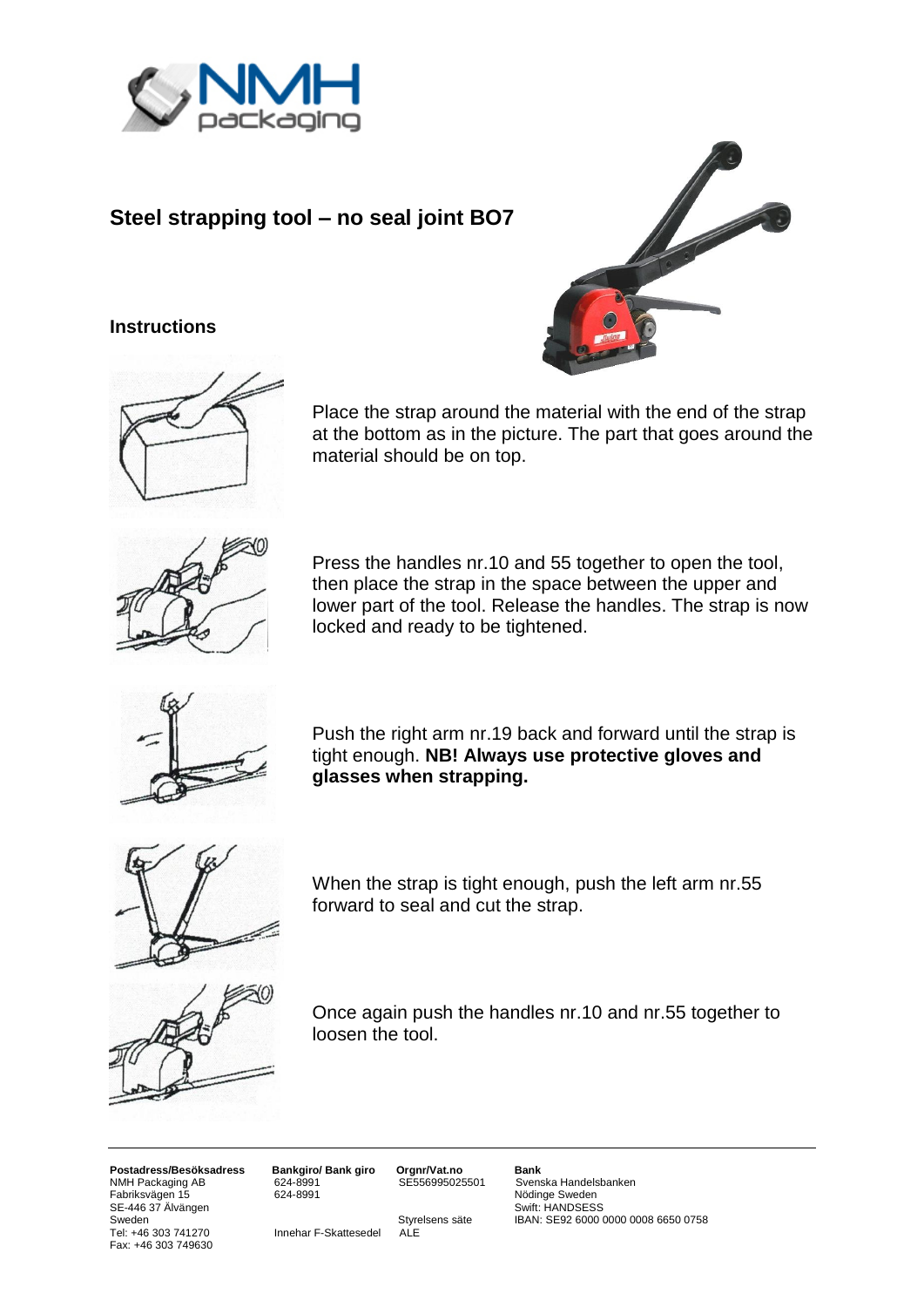

## **Basic maintenance instructions**

## **Cleaning**

Clean punch, die, punching die and tensioning wheel from dirt. After use in dirty or dusty environment other moving parts should also be cleaned.

## **Oiling**

Oil the tool after cleaning to avoid dirt in the cleaned parts. The range between oiling is determined by the environment.

Oil axel nr.54, between parts nr.41, 10, 56 and 55. Part nr.13 and the space between nr.22 and 1. Pin nr.12 and the space between nr.10 and 1. Eccentric pin nr.25 and the space between nr.22, 25, 44, 1 and 19.

# **Adjustment**

### **Adjustment width of strap**

Loosen the screws nr.31,30,31 and 33 and arrange so that the punched cut is in the middle of the steel strap. Tighten the screws again. The tool can be set for width between 13 and 19mm, parts for this is included.

### **Adjustment of the knife**

The knife is adjusted by turning screw nr.21. When the screw is turned clockwise the cut gets deeper. Adjustment of the knife is necessary if the knife does not manage to cut the upper strap or if the lower strap is damaged by the knife. Don't forget to tighten the screw after adjustment.

## **Safety instructions**

- Always use protective gloves and glasses.
- Never hang or lift close to locking.
- Do not place hands or other parts between strap and material during strapping.
- Unroll the strap from recommended dispenser.
- Use cutter to cut the strap, be careful! The strap might slip away after cutting!
- Never place fingers between the moving parts of the tool while in use.

**Postadress/Besöksadress Bankgiro/ Bank giro Orgnr/Vat.no Bank** NMH Packaging AB 624-8991<br>Fabriksvägen 15 624-8991 SE-446 37 Älvängen Suitselinusti Swift: HANDSESS<br>Sweden Sweden Suitselinusti Styrelsens säte Sweden Sweden Suitselinusti Styrelsens säte Suitselinusti SE92 6000 Sweden <sup>S</sup><br>Tel: +46 303 741270 Innehar F-Skattesedel ALE<br> **Styrelsens säte** IBAN: SE92 6000 0000 0008 6650 0758 Fax: +46 303 749630

Innehar F-Skattesedel

Nödinge Sweden